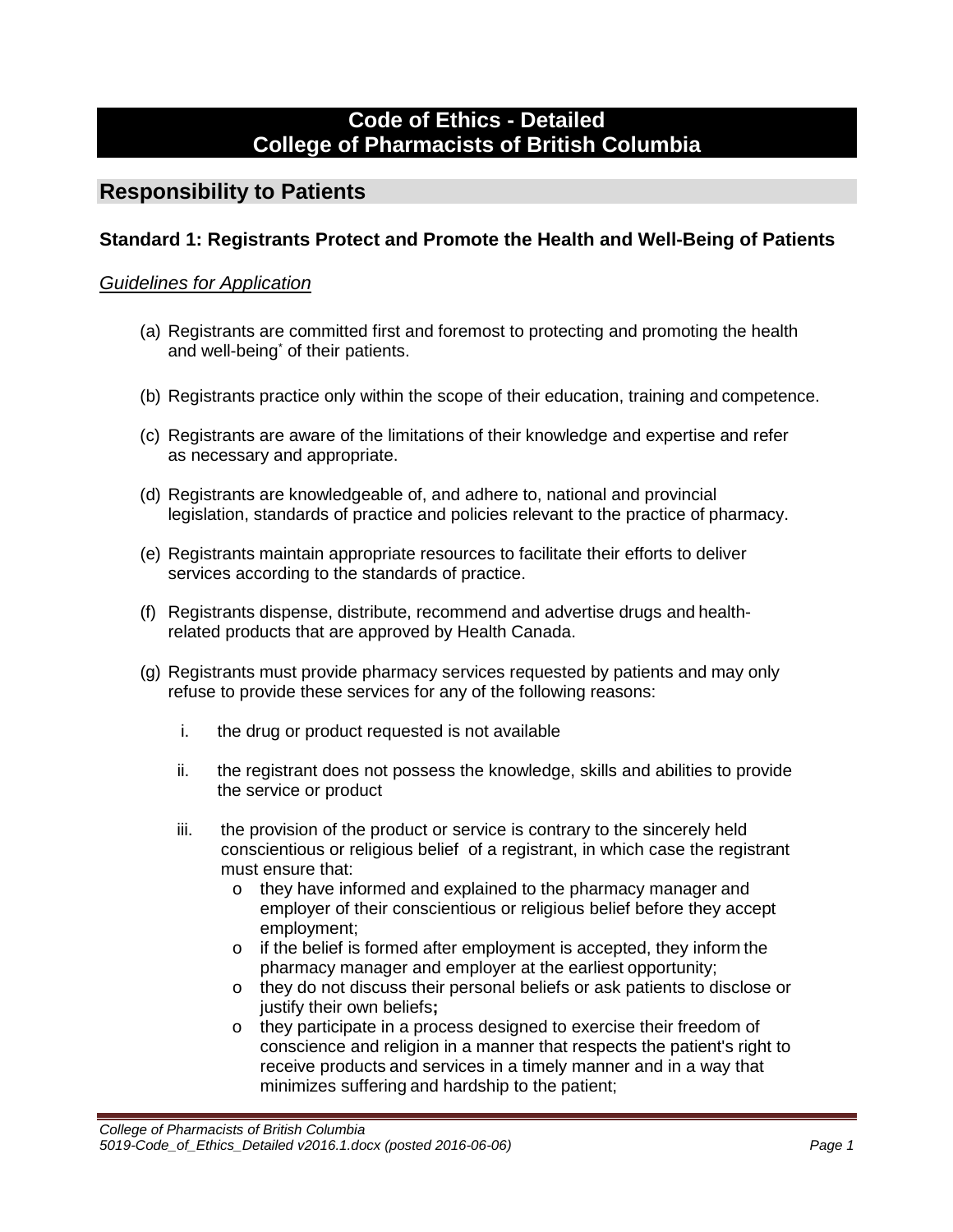- o they fulfill their duty of care to the patient in a manner that is nonjudgmental, continuous and non-discriminatory;
- o in the event of failure of the system developed to ensure the timely delivery of the product or service, and notwithstanding the registrant's conscientious or religious beliefs, they provide patients with enough information and assistance to allow them to make informed choices for themselves;
- o they cooperate in effective transfers of care initiated by the patient and are not required to make a referral; and
- o they do not rely on conscientious or religious beliefs in order to discriminate against any patient on morally irrelevant grounds including those outlined in *Standard 3, Guideline g* of this Code.
- iv. the patient is unable or unwilling to provide payment for the requested pharmacy service or product
- v. the patient is abusive physically or mentally to the registrant
- (h) Registrants must provide essential pharmacy care throughout the duration of any job action or pharmacy closure.
- (i) In the event of either a patient emergency or a public emergency, registrants take appropriate action to provide care within their professional competence and experience.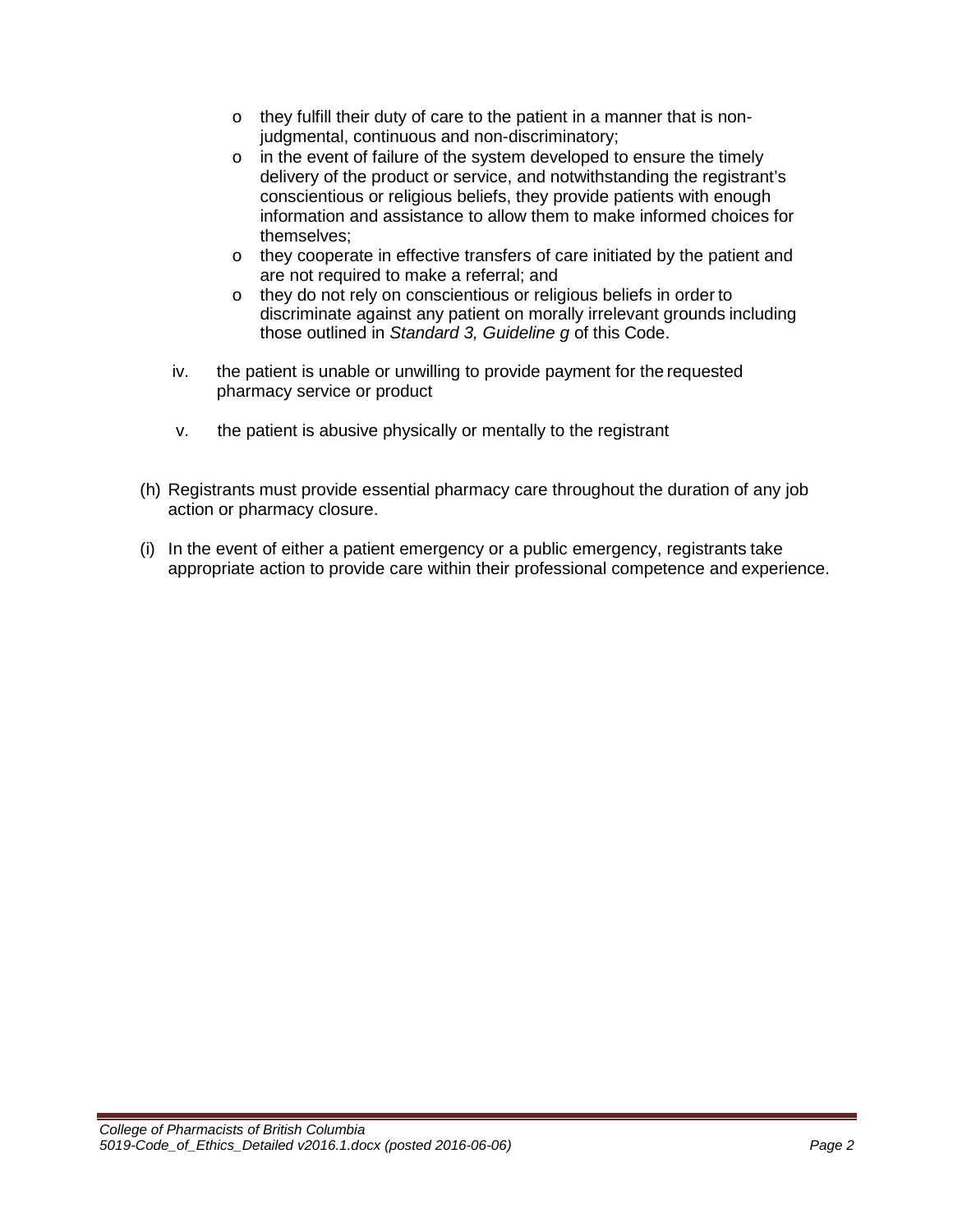## **Standard 2: Registrants Act in the Best Interests of their Patients In Achieving their Chosen Health Outcome**

- a) Registrants utilize their professional judgment to act in the best interests of their patients in achieving their chosen health outcome.
- b) Pharmacists support patients in making informed choices about their care by explaining the benefits and risks associated with medication therapy.
- c) Pharmacists provide information that is evidence based, relevant, up-to-date and consistent with the standard of care.
- d) Registrants provide information in an understandable and sensitive manner and respond to patients' questions.
- e) Registrants respect their patient's right to accept or refuse any drug or health product related recommendation.
- f) Registrants ensure that they obtain the patient's informed, implied or expressed and voluntary consent prior to the provision of pharmacy services.
- g) Registrants recognize and respect the autonomy of a competent minor to provide informed consent and make decisions about their healthcare.
- h) Registrants recognize and respect persons authorized either through personal directives or proxy designations to act as surrogate decision-makers in the case of incompetent patients.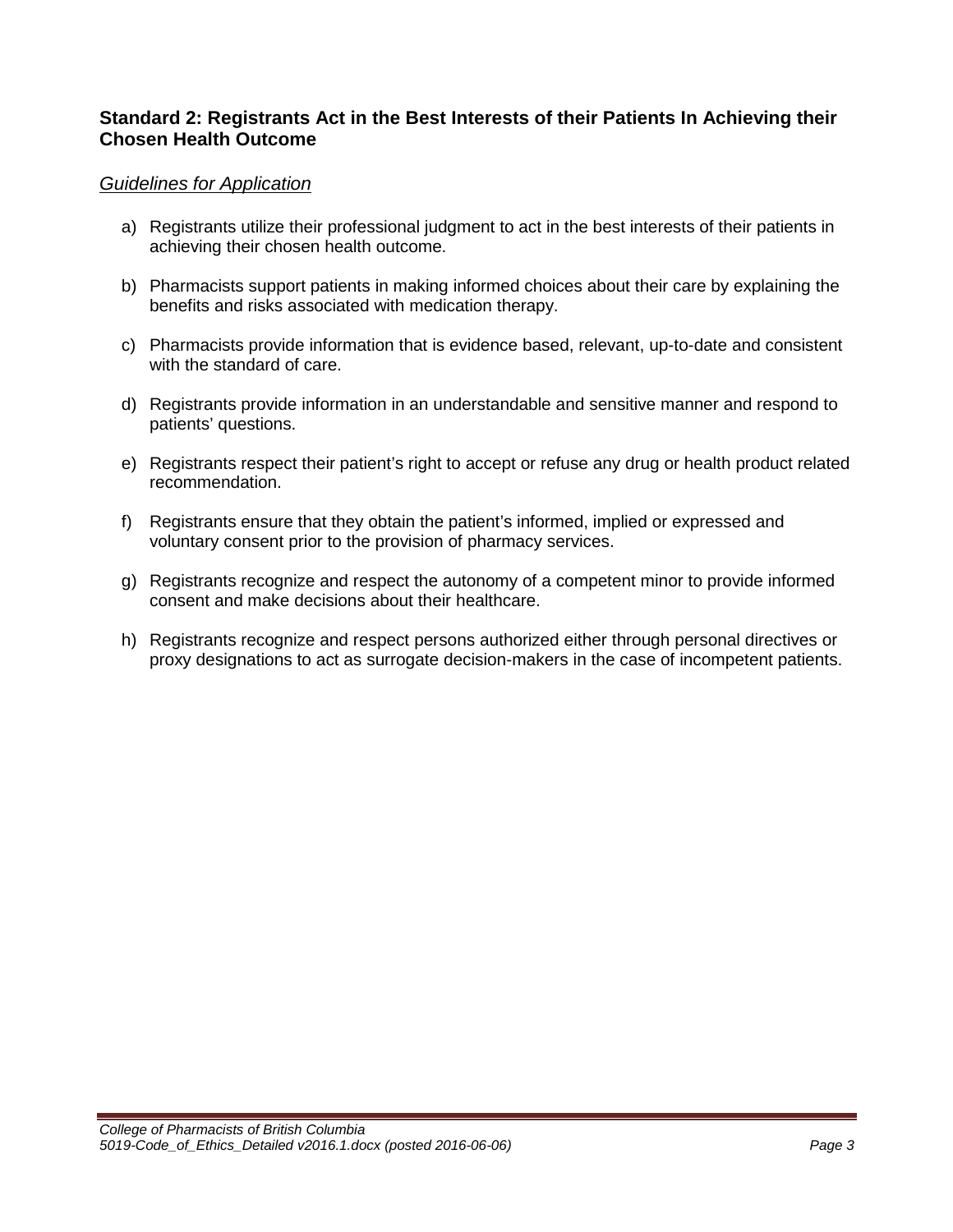## **Standard 3: Registrants Practice Respect for Patients**

- a) Registrants respect the value and dignity of patients.
- b) Registrants respect the patient's autonomy and freedom to make an informed decision.
- c) Registrants recognize the power imbalance inherent in professional relationships (registrantpatient relationship) and maintain appropriate professional boundaries.
- d) Registrants act in the best interests of their patients and do not exploit the professional relationship for any personal, physical, emotional, financial, social or sexual gain.
- e) Registrants treat patients with sensitivity, caring, courtesy and respect.
- f) Registrants provide pharmacy care that is respectful of the values, customs and beliefs of patients.
- g) Registrants ensure that their personal beliefs and values do not prejudice patient care and do not engage in discrimination based on age, gender identity, race, ethnicity, culture, national origin, religion, sexual orientation, lifestyle, disability, socio-economic status or any basis proscribed by law.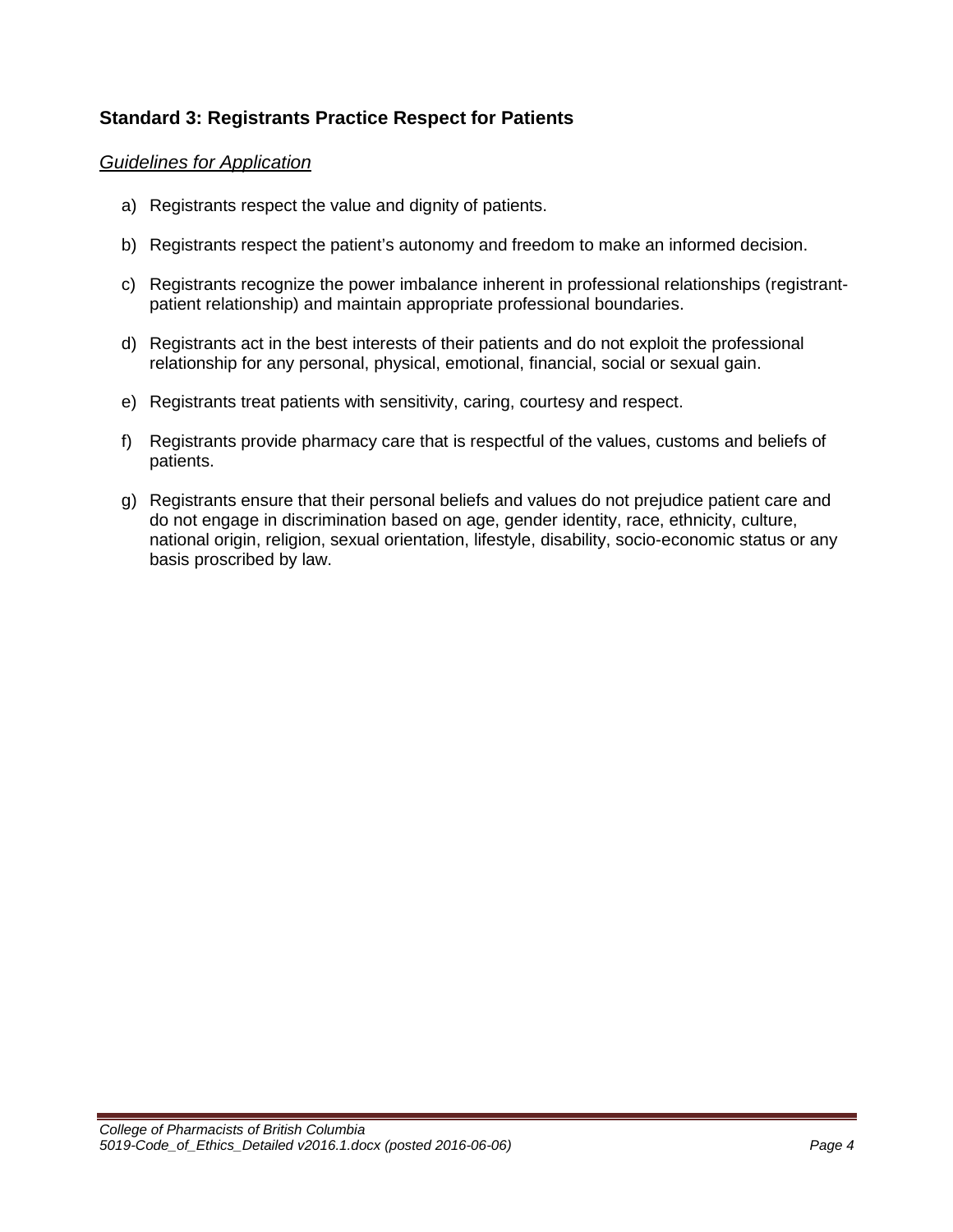## **Standard 4: Registrants Protect the Right to Confidentiality of their Patients**

- a) Registrants respect their patient's right to privacy and confidentiality.
- b) Registrants do their utmost to protect patient confidentiality when they share patient information with colleagues or other healthcare professionals.
- c) Registrants do not disclose confidential information without the consent of the patient, unless provided for by law or by the need to protect the welfare of the individual or the public interest.
- d) Registrants maintain confidentiality in creating, storing, accessing, transferring and disposing of records they control.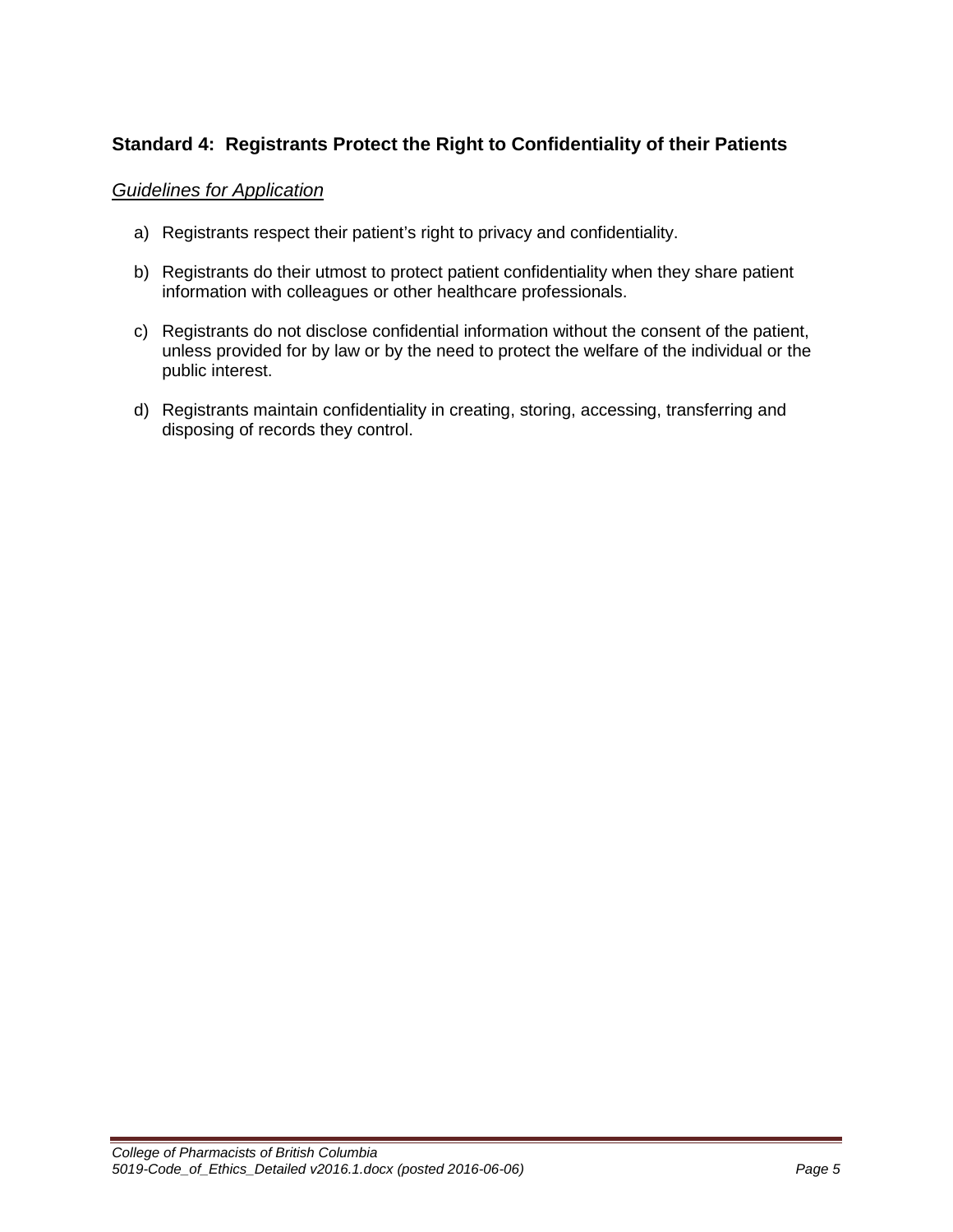## **Standard 5: Registrants Participate in Ethically Valid Research**

- a) Registrants ensure that any research they participate in is evaluated both ethically and scientifically and is approved by a research ethics board that meets applicable standards recognized by [National Council on Ethics and Human Research \(NCEHR\)](http://www.pre.ethics.gc.ca/policy-politique/tcps-eptc/docs/TCPS%20October%202005_E.pdf) requirements for research involving human participants. [\(http://www.pre.ethics.gc.ca/policy-politique/tcps](http://www.pre.ethics.gc.ca/policy-politique/tcps-eptc/docs/TCPS%20October%202005_E.pdf)[eptc/docs/TCPS%20October%202005\\_E.pdf\)](http://www.pre.ethics.gc.ca/policy-politique/tcps-eptc/docs/TCPS%20October%202005_E.pdf)
- b) Registrants ensure that before proceeding with their research study they have obtained the informed consent of the patient or proxy and advised the patient that they have the right to withdraw from the study at any time without penalty.
- c) Registrants inform the patient of the purpose of the study, its source of funding, the risks of harm and benefits, and the nature of their participation including any applicable compensation.
- d) Registrants ensure that they inform research participants that all participant information will be kept confidential and not disclosed without the participants approval and consent.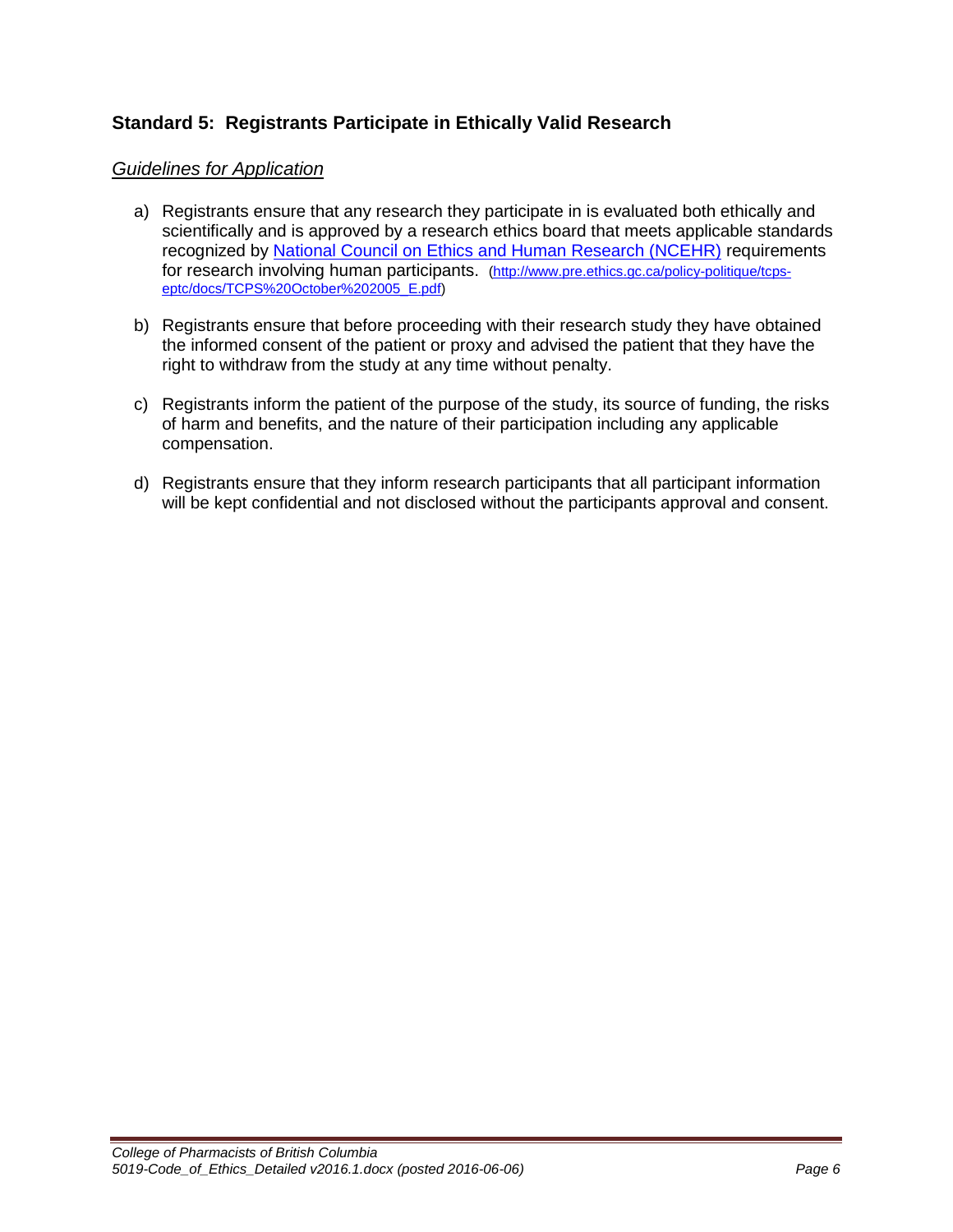# **Responsibility to Society**

## **Standard 6: Registrants are Committed to Benefiting Society**

#### *Guidelines for Application*

- a) Registrants have an ethical duty to uphold public trust and confidence in the profession by acting with honesty and integrity.
- b) Registrants have a responsibility to report incompetent or unethical behavior by colleagues or other healthcare professionals to the appropriate regulatory authority.
- c) Registrants recognize the professions' responsibility to society to participate in\*:
	- i. advocacy
	- ii. research
	- iii. public education programs
- d) Registrants endeavor to advance the quality of pharmacy services and care provided to the public
- e) Registrants contribute to the future of the profession by participating in student, intern and resident education including multidisciplinary and collaborative experiences as appropriate.
- f) Registrants ensure that they maintain appropriate professional boundaries in pharmacy student/instructor and supervisor/subordinate relationships.
- g) Registrants recognize the responsibility of the profession to provide access to pharmacy services and resources.
- h) Registrants have a responsibility for ensuring the provision of cost-effective pharmacy services in overall healthcare delivery.
- i) Registrants provide safe disposal of drugs and health related products and support environmentally friendly practices.

\*It is understood that this is not an obligation of all individual registrants but rather a responsibility of the profession as a whole.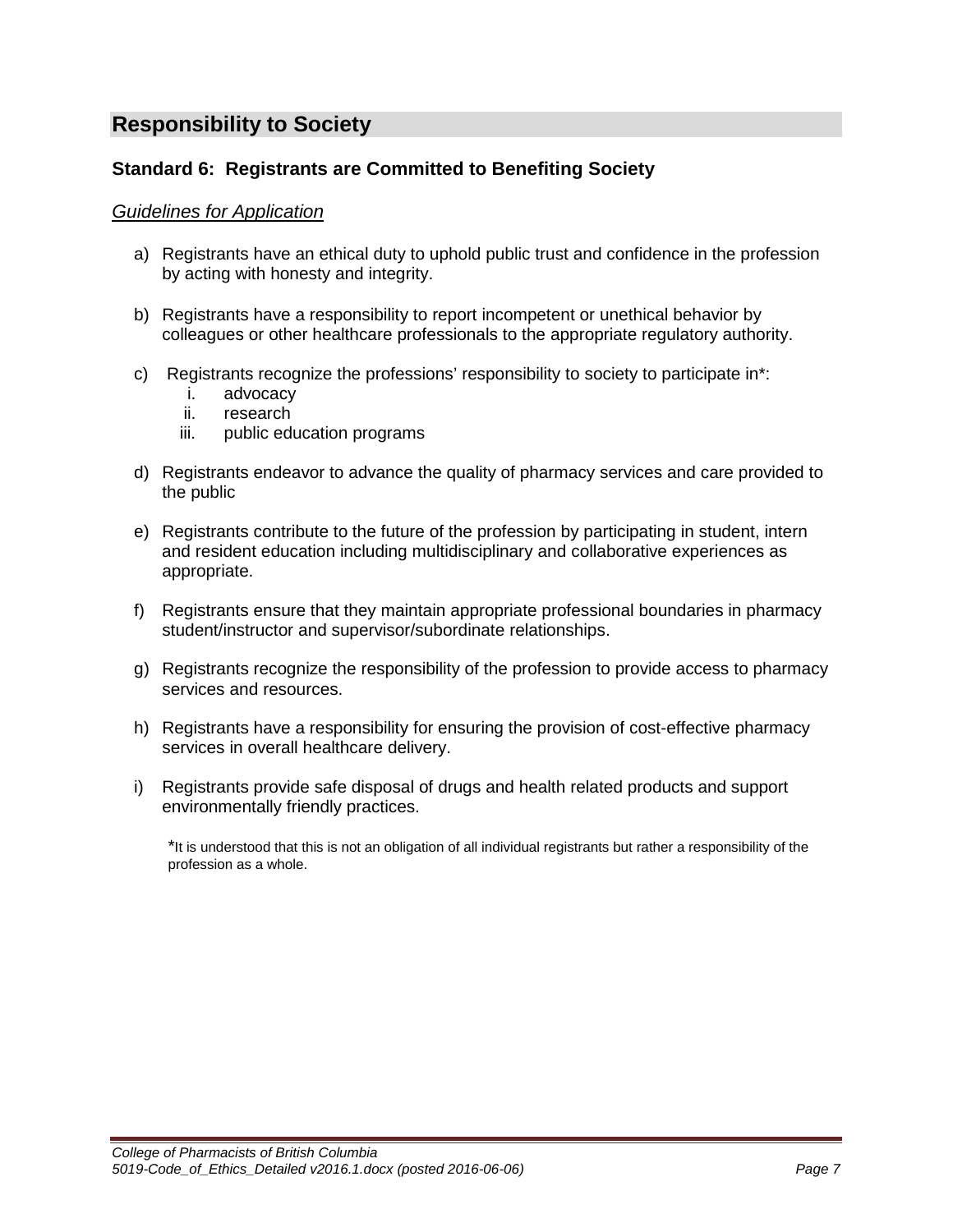# **Responsibility to the Profession**

## **Standard 7: Registrants are Committed to Personal and Professional Integrity**

- a) Registrants have an ethical duty to act conscientiously and avoid unethical behavior.
- b) Registrants act with honesty and integrity in all professional relationships and fulfill their responsibilities as described in the Code of Ethics and companion documents: Conflict of Interest Standards and Patient Relations Program.
- c) Registrants uphold the spirit of the Code of Ethics and its intent as well as its written articulation.
- d) Registrants comply with legislation, standards of practice and accepted best practice guidelines.
- e) Registrants do not justify unethical behavior by rationalizing that such behavior is not explicitly captured in a standard or guideline and therefore ethically permissible.
- f) Registrants shall resist any influence or interference that could undermine their professional integrity.
- g) Registrants have a responsibility to protect and maintain their physical and mental health and well-being and seek care and support as appropriate.
- h) Registrants must discontinue the provision of professional services if their physical or mental health poses a risk of harm.
- i) Registrants take appropriate steps to prevent and report the misuse or abuse of substances by patients, colleagues, other healthcare professionals or other pharmacy employees.
- j) Registrants recognize that professional obligations override management policies, and take all reasonable steps to resolve situations where management policies and professional obligations are in conflict.
- k) Registrants report any policies, systems or working conditions to the College that pose a risk of harm to the public.
- l) Registrants cooperate with investigations into their own or another healthcare professionals' fitness to practice and abide by undertakings or limitations and conditions placed on their practice.
- m) Registrants enter only into relationships, contracts and agreements in which they can maintain their professional integrity and safeguard the interests of their patients.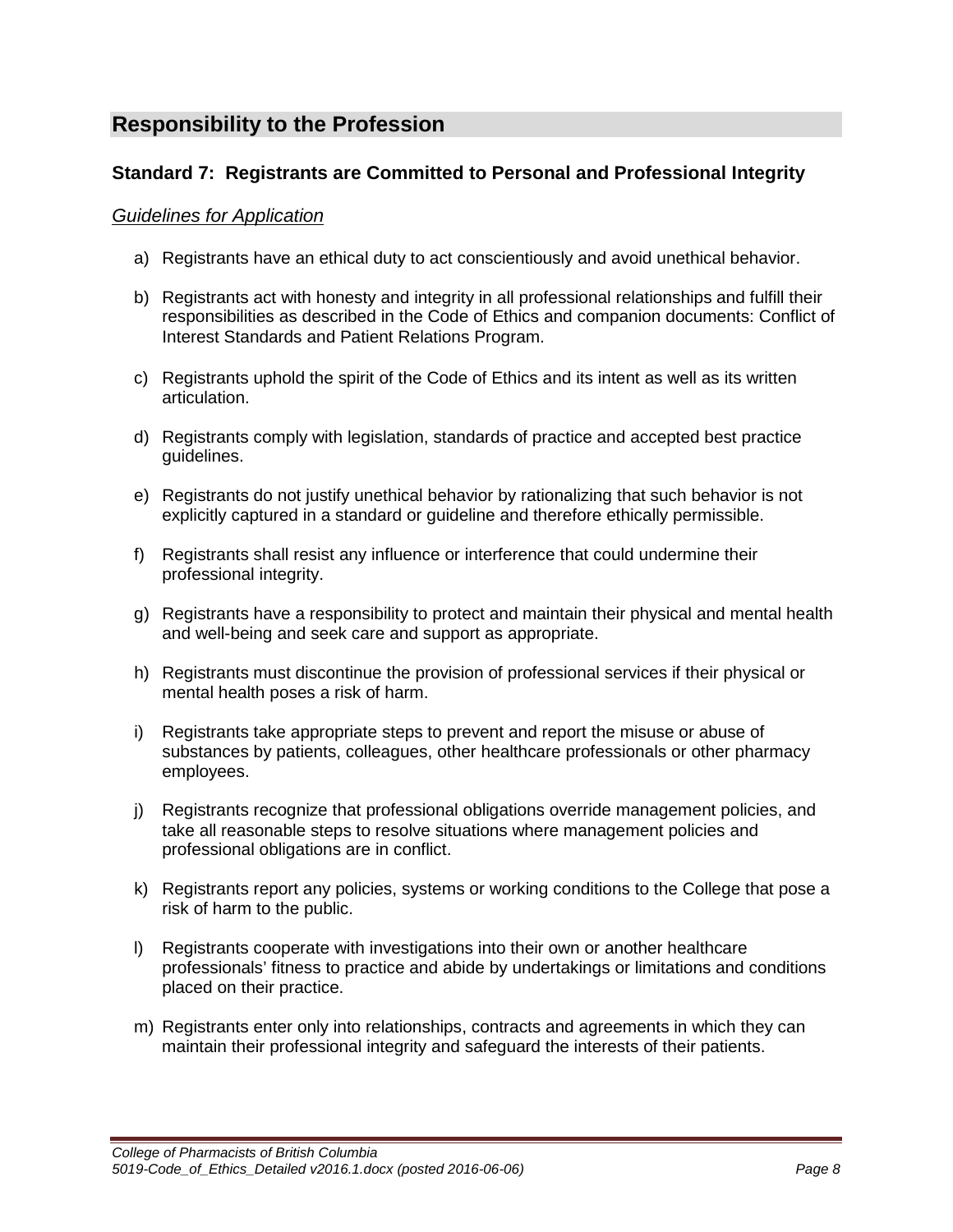## **Standard 8: Registrants are Sensitive to and Avoid Conflict of Interest**

- a) Registrants must consider first the health and well-being of the patient and avoid situations that are, or may reasonably be perceived to be, a conflict of interest.
- b) Registrants abide by and conscientiously follow the Code of Ethics companion document, Conflict of Interest Standards.
- c) Registrants inform relevant parties, if they are involved in a real, perceived, or potential, conflict of interest scenario and resolve the situation as outlined in the Conflict of Interest Standards.
- d) Registrants avoid dual or multiple relationships and other situations which may present a conflict of interest and potentially reduce their ability to be objective and unbiased in their professional judgment.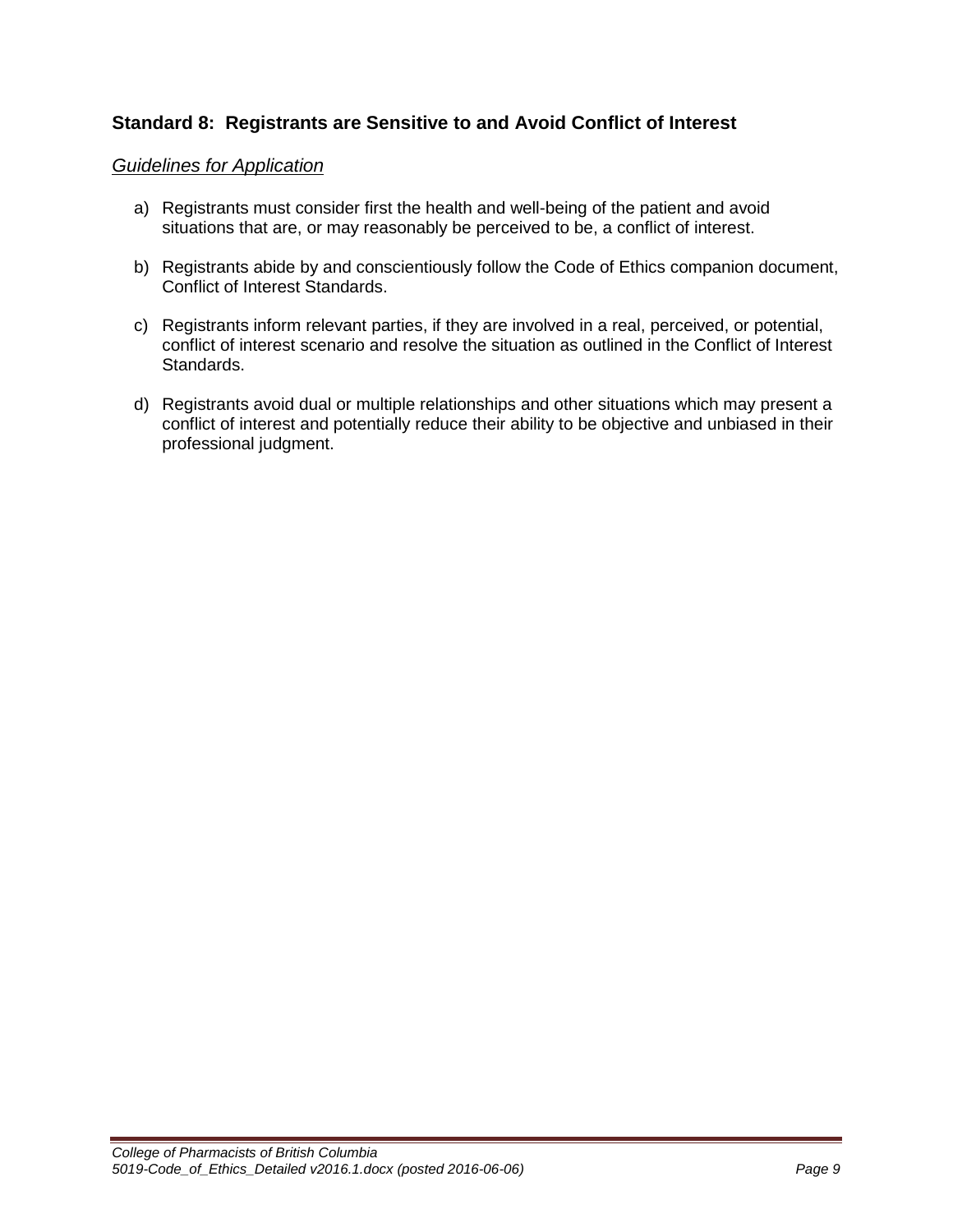## **Standard 9: Registrants Participate in Ethical Business Practices**

- a) Registrants do not participate in, condone, or are associated with dishonesty, fraud, misrepresentation or any other kind of unethical or illegal behavior.
- b) Registrants do not make false, deceptive or fraudulent statements concerning their training, experience, competence, academic degrees or credentials, affiliations, services, research, fees, etc.
- c) Registrants conform to legal and professional norms that support the integrity and dignity of the profession.
- d) Registrants use only truthful, accurate, fully informative and non-deceptive information in their marketing and public education programs.
- e) Registrants do not make false claims for any purpose.
- f) Registrants are transparent in the fees they charge, consider the ability of the patient to pay and discuss options with the patient.
- g) Registrants ensure that any comparison to the business services of competitors is fair and accurate.
- h) Registrants only enter relationships with industry which are appropriate and in compliance with the Code of Ethics and Conflict of Interest Standards and maintain the integrity of the fiduciary relationship between the registrant and the patient.
- i) Registrants refrain from participating in activities that could undermine patient trust in registrants and society's trust in the pharmacy profession.